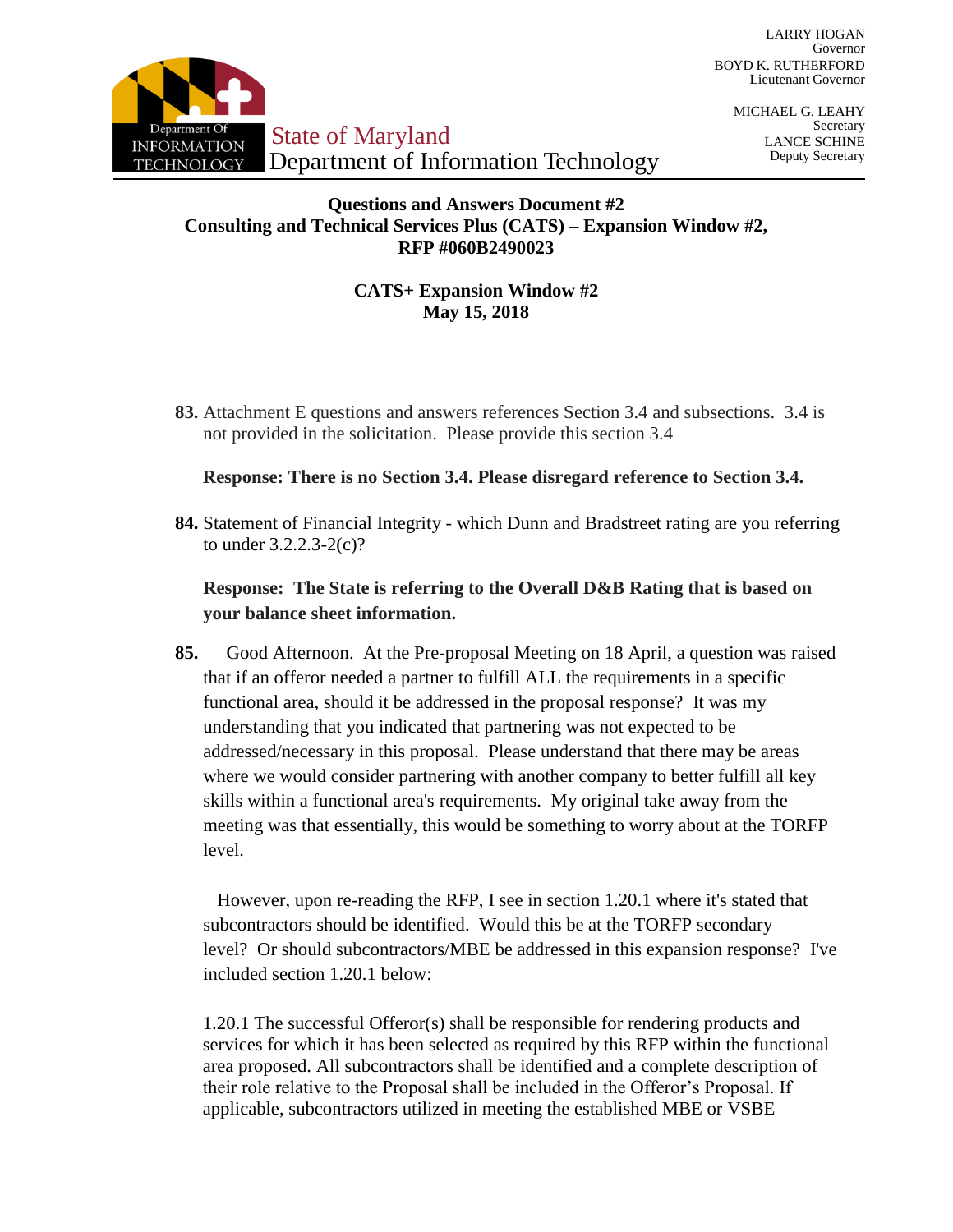

participation goal(s) for this solicitation shall be identified as provided in the appropriate Attachment(s) of this RFP (see Section 1.24 "Minority Business Enterprise Goals" and Section 1.37 "Veteran-Owned Small Business Enterprise Goals").

### **Response: See response to Question 10.**

**86.** Does contractor need to submit Document Passwords (Technical Proposal & Financial Proposal)at the time of Proposal Submission.

# **Response: No. See response to Questions 23.**

**87.** Does contractor need to provide personnel resumes with the proposal response in terms of complete proposal response?

# **Response: No.**

**88.** Does contractor need to provide completed Reference Evaluation Sheet in terms of complete proposal response.

# **Response: Yes.**

**89.** Concerning delivery of the submission, Section 3.1.3 states:

3.1.3 Offerors may submit Proposals by electronic means as described A. Electronic means includes e-mail to the Procurement Officer address listed on the Key Information Summary Sheet.

B. Any Offeror wishing to deliver a hard copy (paper) Proposal shall contact the Procurement Officer for instructions.

However, section 1.11.4 states:

1.11.4 Proposals may not be submitted by e-mail or facsimile.

And section 1.36.5 states:

1.36.5 The following transactions related to this procurement and any Contract awarded pursuant to it are *not authorized* to be conducted by electronic means:

- a. submission of initial Proposals;
- b. filing of protests;
- c. filing of Contract claims;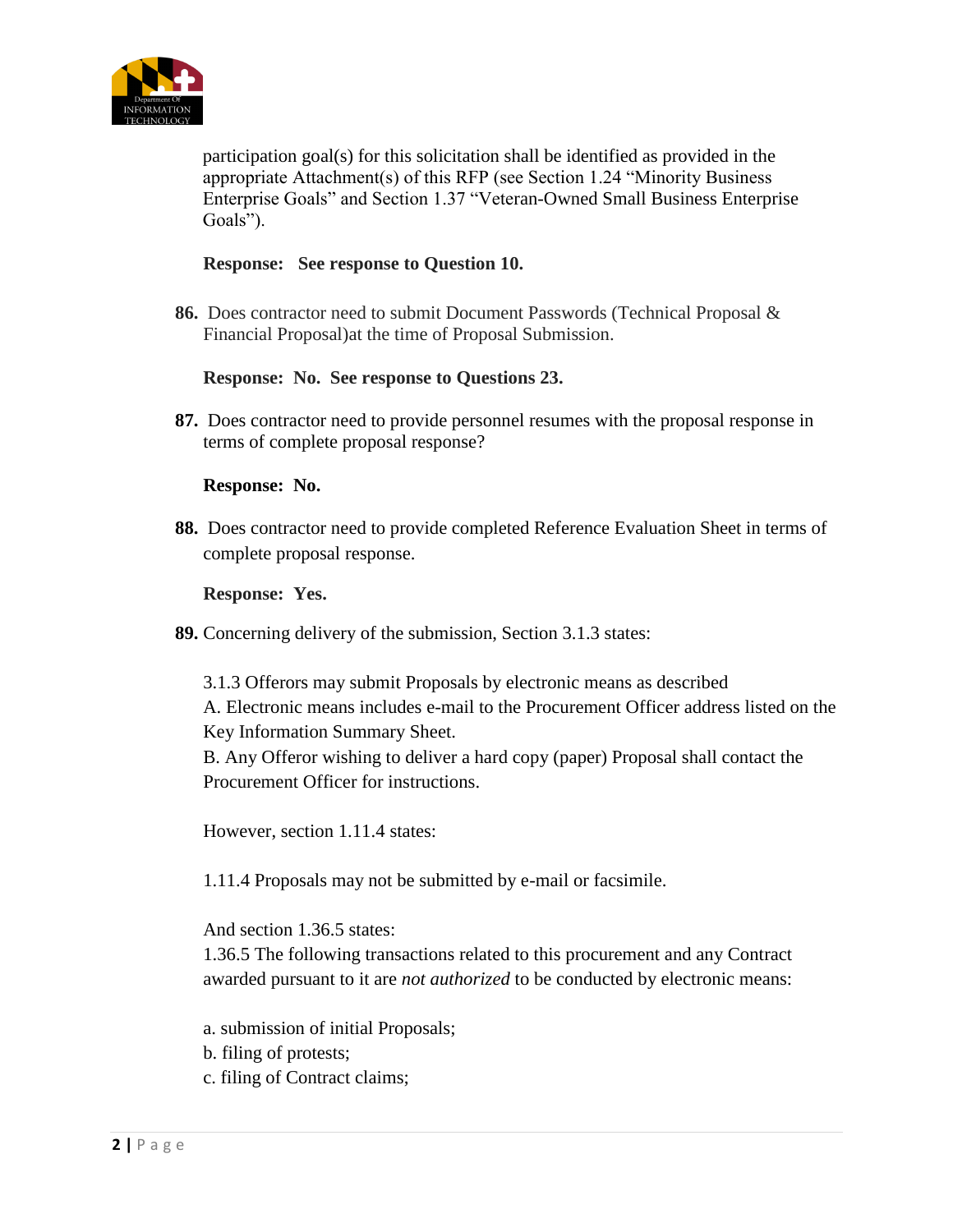

d. submission of documents determined by the Department to require original signatures (e.g., Contract execution, Contract modifications); or e. any transaction, submission, or communication where the Procurement Officer has specifically directed that a response from the Contractor or Offeror be provided in writing or hard copy.

Can we safely disregard instructions in 1.11.4, 1.36.5 and any other instructions requiring a physical submission and prohibiting an electronic submission?

# **Response: See Amendment #4.**

**90.** Section 3.3, Volume II -Financial Proposal: "Offerors must propose pricing for all labor categories to be considered for Award."

This statement implies that we need to propose rates for roles we do not offer in order to be awarded for the functional areas / roles that we do offer. Can the state offer guidance on pricing they would expect to see for roles we do not provide? For example, would it be acceptable to propose a rate of \$1 / hour for a role we do not provide, or is it more appropriate to propose a rate of \$1000 / hour so that we do not get awarded for that role? What method will the state use to score the Financial Proposal?

### **Response: See response to Question 60.**

**91.** Regarding Attachment F, Table F-A2: Is the vendor required to provide Commission Only percentages in this table if we have completed Table F-A1 for all roles and are not seeking award for Auditor roles? If so, does the state have a recommendation regarding what percentage is acceptable or expected, given that we are not seeking award in this area?

# **Response: No the State will not make recommendations regarding acceptable responses.**

**92.** Section 3.3, Volume II -Financial Proposal: "Offerors must propose pricing for all labor categories to be considered for Award." This statement implies that we need to propose rates for roles we do not offer in order to be awarded for the functional areas / roles that we do offer. Can the state offer guidance on pricing they would expect to see for roles we do not provide? For example, would it be acceptable to propose a rate of \$1 / hour for a role we do not provide, or is it more appropriate to propose a rate of \$1000 / hour so that we do not get awarded for that role? What method will the state use to score the Financial Proposal?

### **Response: See response to Question 60**.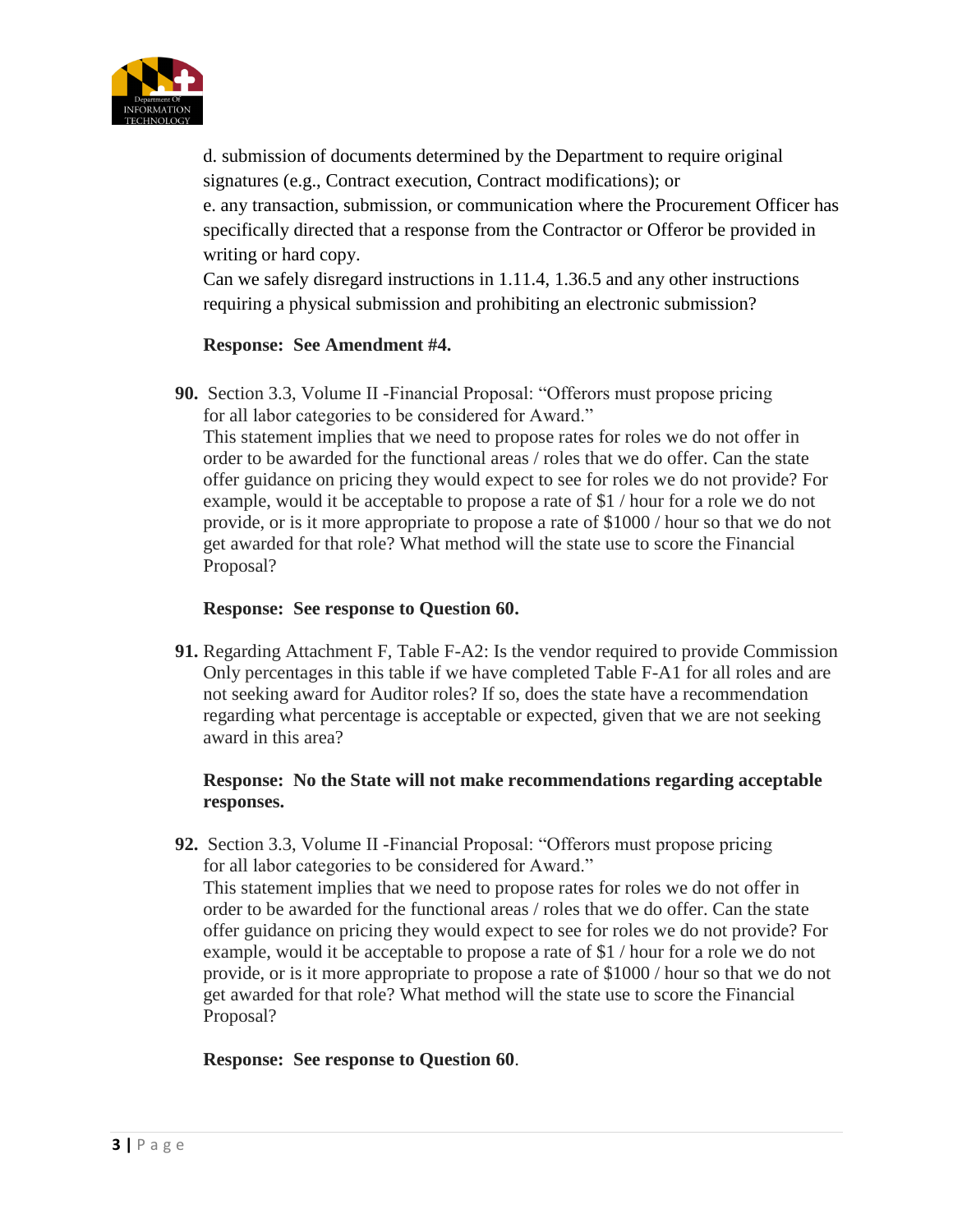

**93.** 2.1.2.1 Physical Delivery – what happens if physical delivery is beyond 3 business days? Is expedited shipping a requirement?

# **Response: The Department reads your question with reference to RFP Section 2.2.1.2.1. The Contractor is expected to deliver within the time specified.**

**94.** 3. -2.2.1.2.1 Physical Delivery – if the State requires expedited shipping, who is responsible for the additional cost?

### **Response: See Section 2.2.1.2.1A.**

**95.** Does the Executive Summary count towards the page count?

### **Response: There is not a page limit for this RFP.**

**96.** Is there a page length for the Past Performance section?

#### **Response: See response to Question 95.**

**97.** Under Financial Criteria: the offerer has to provide pricing for all labor categories for all functional areas even if they are not submitting a proposal for them? Or just the labor cats for that functional area?

#### **Response: See response to Question 60.**

**98.** Page 18 – Item 2.2.1.1 – Please confirm that any material, parts, components or software the Master Contractor provides to meet the specific requirements of a State contract must be sold to the State at cost and cannot contain any additional fees or markup.

#### **Response: See RFP Section 2.2.1.1.**

**99.** We are not Maryland certified Minority Business Enterprise firm, are we still eligible to submit the response?

### **Response: Yes.**

**100.** Can we use subcontractor MBE certification, as we are not MBE certified vendors from the MARLAND?

#### **Response: MBE certification is not a requirement to submit a proposal**

**101.** In Page no. 8 under section (3.2.2.3 Offeror General Information) point no. 2 mention the following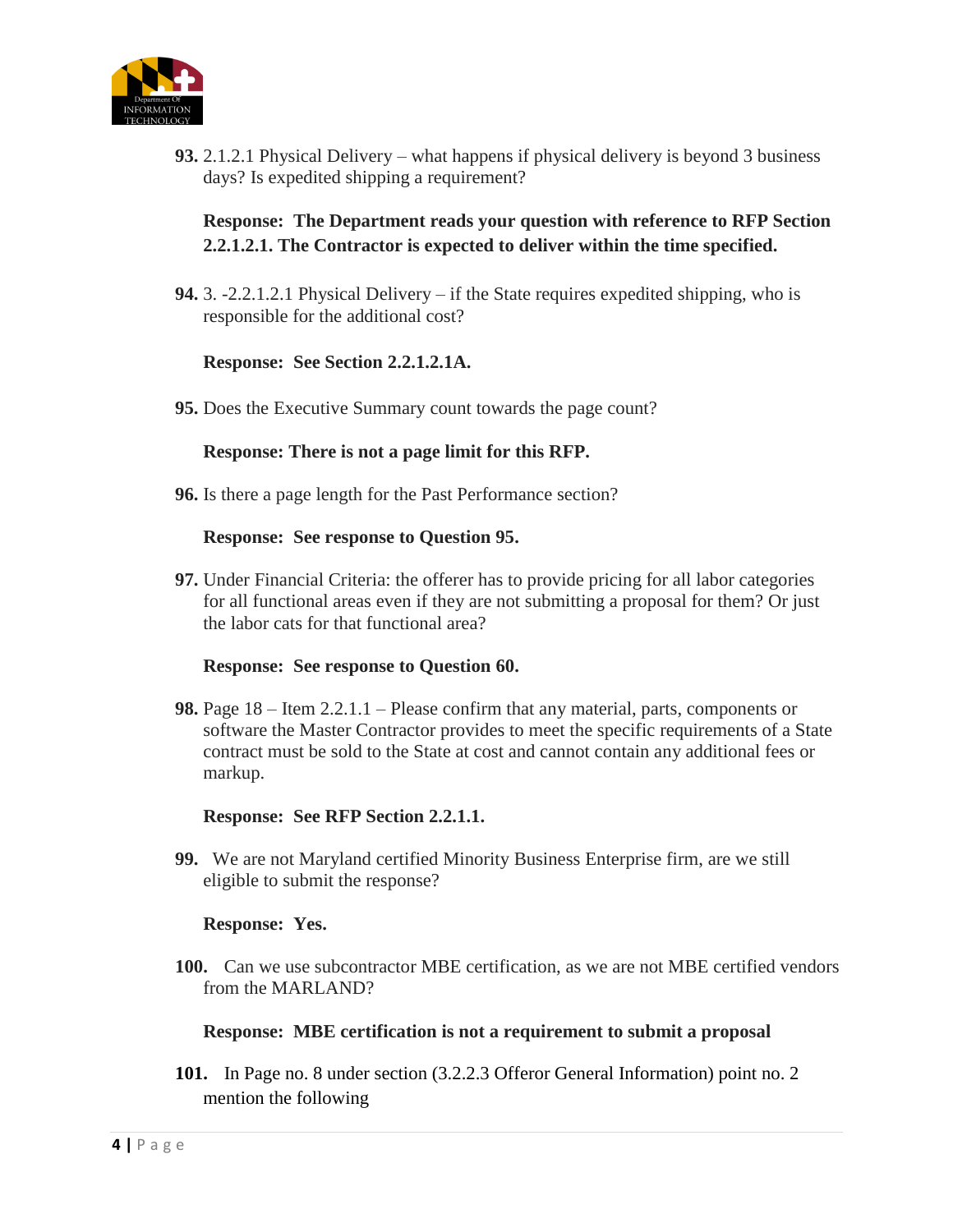

Statement of Fiscal Integrity for the most recent two (2) full years. Documentation that addresses the Offeror's financial solvency may include, but is limited to, one, some or all of the following:

- a. Current balance sheet,
- b. Certified financial statement,
- c. Dunn and Bradstreet rating,

So my question to the government is that mandatory to provide the above described information because we do not have audited financial report but we do have the GAAP FORMATTED Financial statement will that suffice in pertains to the evidence that government required?

# **Response: Yes.**

**102.** Is it Mandatory to have the STATE of MARYLAND experience

### **Response: No.**

**103.** Can you please provide us the existing vendors list, if there is any?

**Response: Yes, please refer to the following link for a complete list of all CATS+ Master Contractors:**

**<http://www.doit.state.md.us/itmc/mcontractors.aspx?smc=15>**

**104.** What is current spending on this project?

**Response: Refer to the following link to the CATS+ TORFP Status Page to view Awards to the CATS+ Master Contract.** 

**<http://doit.maryland.gov/contracts/Pages/CATSPlusTORFPStatus.aspx>**

**105.** What is total number of awardee vendors for this project?

**Response: There are 625 CATS+ Master Contractors.**

**106. 3.3 Volume II - Financial Proposal** – Q: Does the state have guidelines or a range for pricing escalation of contract out-years?

**Response: No.**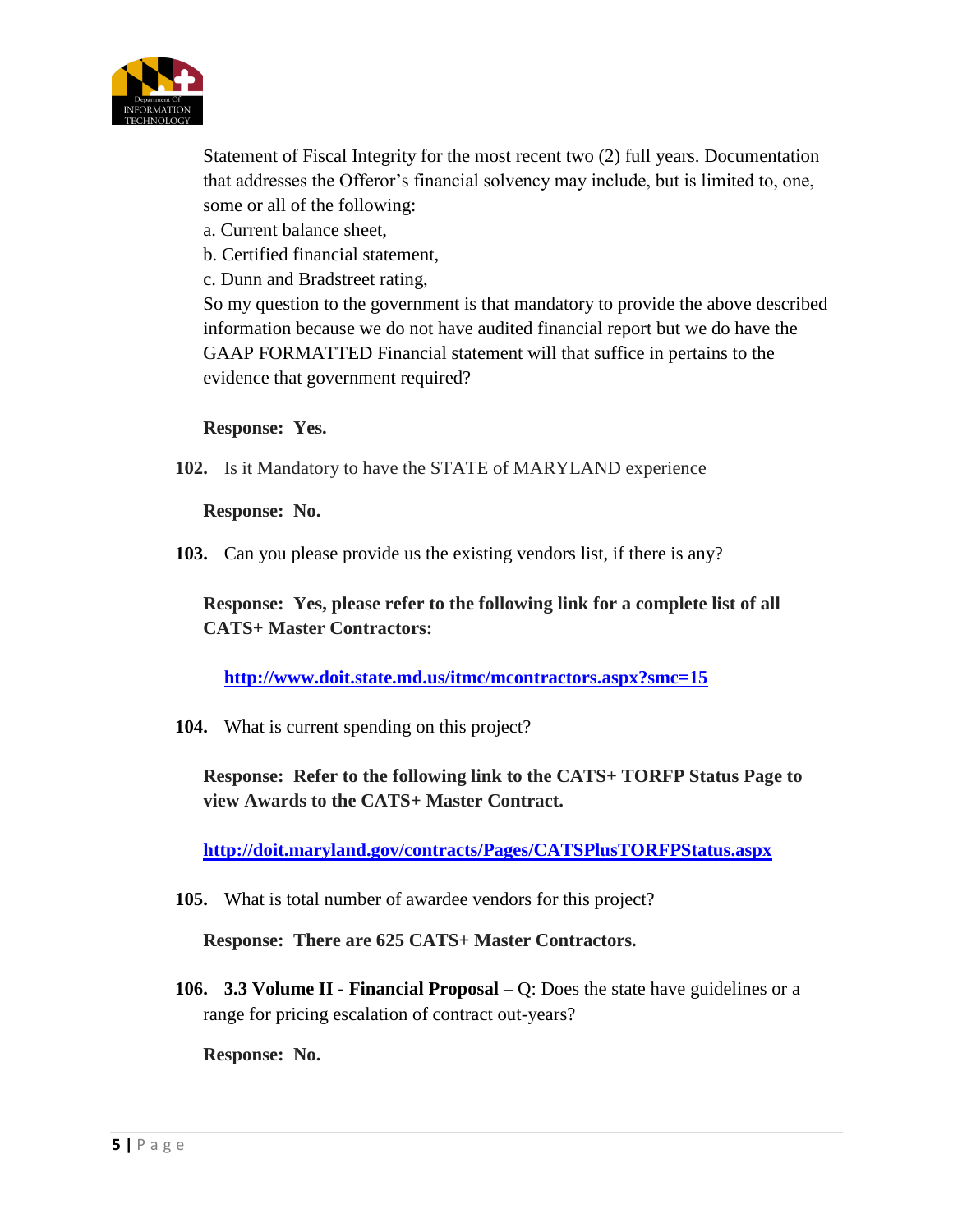

**107. 1.11 Proposals Due (Closing) Date and Time** – Section 1.11.4 states: "Proposals may not be submitted by e-mail or facsimile." Q: Can the state clarify that Proposals may be submitted via email as instructed on the Key Information Sheet?

**Response: See Amendment #4.**

**108. 3.2.2.6 Required Submissions –** Please confirm that Attachment N PERFORMANCE BOND is not a required submission for this RFP.

**Response: Attachment N is not a required submission for this RFP.**

**109. 3.2.2.6 Required Submissions and 3.2.2.3 Offeror General Information** both reference **Attachment D-A**- CATS+ Master Contractor Acknowledgement of Task Order MBE Requirements – Q: For our response, in which section should the completed attachment be included in our response?

**Response: Attachment D-A is part of Volume I – Technical Proposal.**

**110. 3.2.2 Format of Technical Proposal** states: "the Offeror's Technical Proposal shall be organized and numbered in the same order as this RFP" Q: By prescribing the numbering of the title and table of contents as 3.2.2.1, is it the state's intent that offeror should not directly address any requirements or subsection of Section 2 – Scope of Work unless it is also addressed in Section 3.2?

**Response: Yes that is the State's intent. Section 2 will be addressed at the Secondary level of competition.**

**111. Attachment T- Reference Evaluation Sheet** – Q: If the offeror was a subcontractor on a relevant contract can the prime contractor fill out the evaluation sheet or is it restricted to customers?

**Response: Who ever can validate the Offerors Past Performance should be listed on the evaluation sheet.** 

**112. Attachment T- Reference Evaluation Sheet** – Q: If an evaluator fails to provide feedback (for reasons outside of offeror's control – staff turnover, reorganization, etc..) will that be grounds for disqualification from award? Is there other evidence that can be provided to the state to satisfy this requirement?

**Response: Offerors must be able to demonstrate Past Performance.**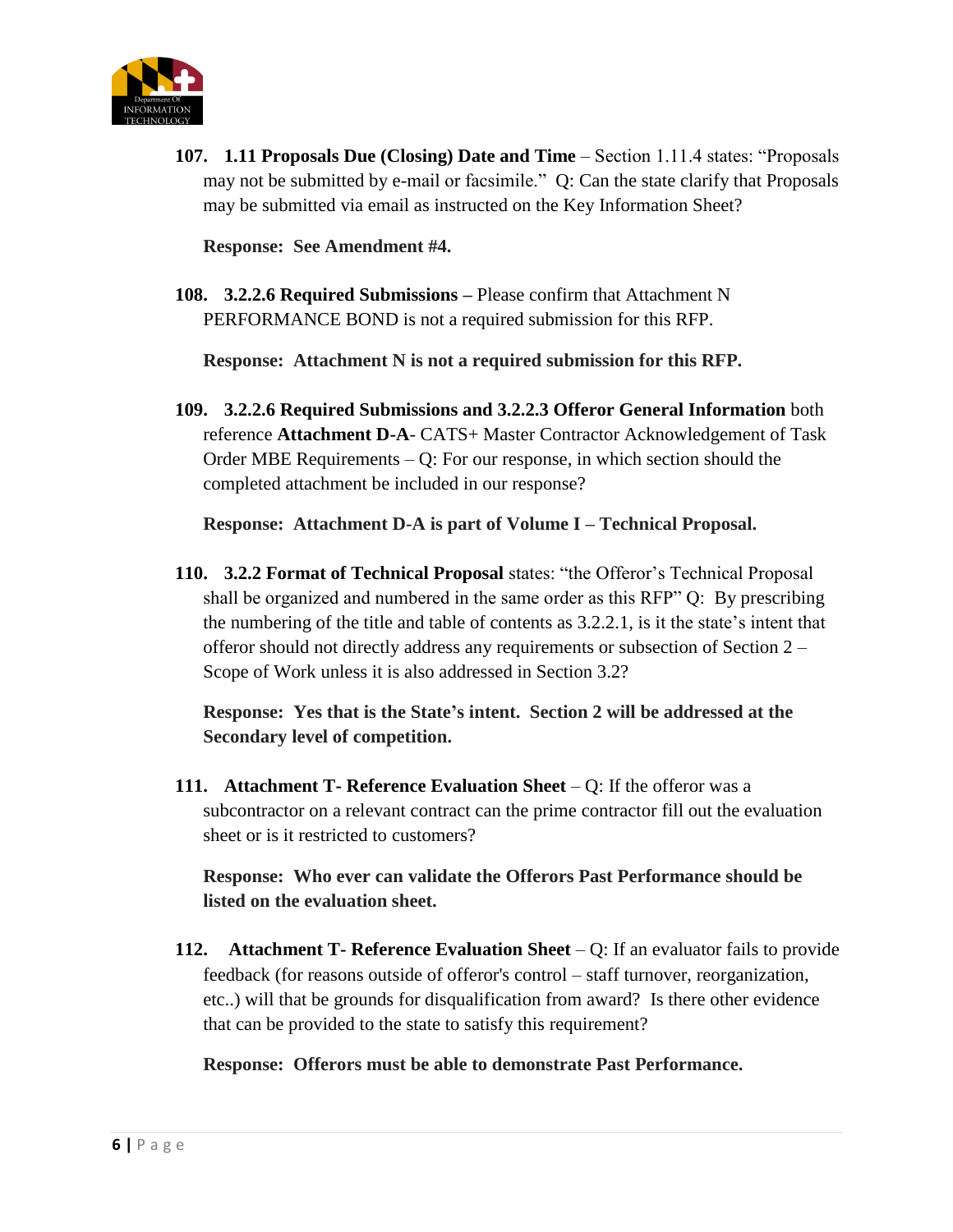

**113.** How are the MBE goals accounted for if non-Maryland state agencies us the contract mechanism?

Response: An Offeror may request a waiver of the MBE goal, in whole or in part; however, please read the instructions for the MBE D-1A form. A determination must be made that the Offeror is unable to achieve the overall MBE goal.

# **Response: See response to Question 8.**

**114.** Question: If justification not to use MBE subcontractor is submitted by a vendor, will he still be responsive?

*Response: So long as the MBE documents are completed correctly, a request for a waiver of the MBE goal, in whole or in part, will not result in a determination that the Offeror's proposal is nonresponsive.*

# **Response: This will be addressed at the Secondary level of competition.**

**115.** Question: If justification not to use MBE subcontractor is submitted by a vendor, will he be scored less than others using MBE's?

*Response: Meeting the MBE goal is not one of the evaluation criteria set forth in Section 6.2; as such, a proposal with a request for a waiver of the goal, with proper support, will not be ranked lower than a proposal from an Offeror who plans to meet the goal.*

**Response: This will be addressed at the Secondary level of competition.**

**116.** 1. In section **1.18 Multiple or Alternative Proposals**, it reads *"Neither multiple nor alternate Proposals will be accepted. Submitting Proposals for more than one functional area is not considered a multiple or alternate Proposal.*" Does this mean if we wish to submit under multiple functional areas we must submit them as separate proposals or within the same proposal submission?

### **Response: Multiple Functional Areas should be submitted within one proposal.**

**117.** 2. We are a California Limited Liability Company that is a registered agent with the Maryland State Department of Assessments and Taxation. Does this require any additional steps if we are already registered?

**Response: No additional steps are required.**